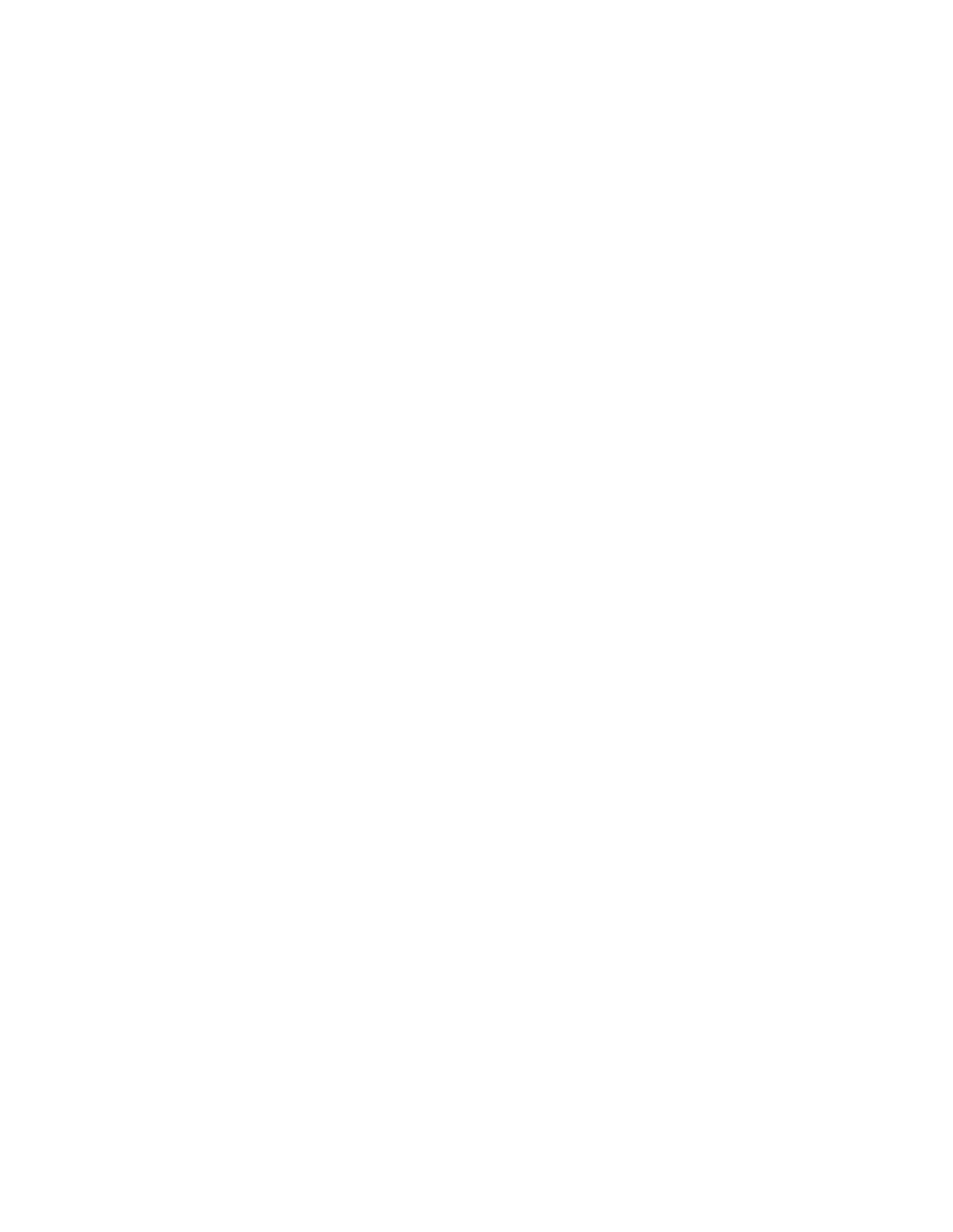## **Mohawk Trail Scenic Byway**

## **Eastern Section — Athol to Greenfield Corridor Management Plan 2009**

### **Franklin Regional Council of Governments**

425 Main Street Greenfield, MA 01301-0013 413-774-3167 www.frcog.org

*Franklin Regional Council of Governments*  F. Ellen McKay, Chair

*Franklin Regional Council of Governments Executive Committee*  Ann Banash, Chair

*Franklin Region Planning Board*  Tom Miner, Chair

This project was funded through the Federal Scenic Byway Program and prepared under contract 42748 in cooperation with the Massachusetts Highway Department, Executive Office of Transportation and Public Works and the United States Department of Transportation, Federal Highway Administrations

The Franklin Regional Council of Governments (FRCOG) does not discriminate on the basis of disability with respect to admission to, access to, or operation of the programs, services or activities. Individuals who may need auxiliary aids for effective communication with respect to programs and services of the FRCOG should contact the American with Disabilities Act (ADA) Compliance Coordinator.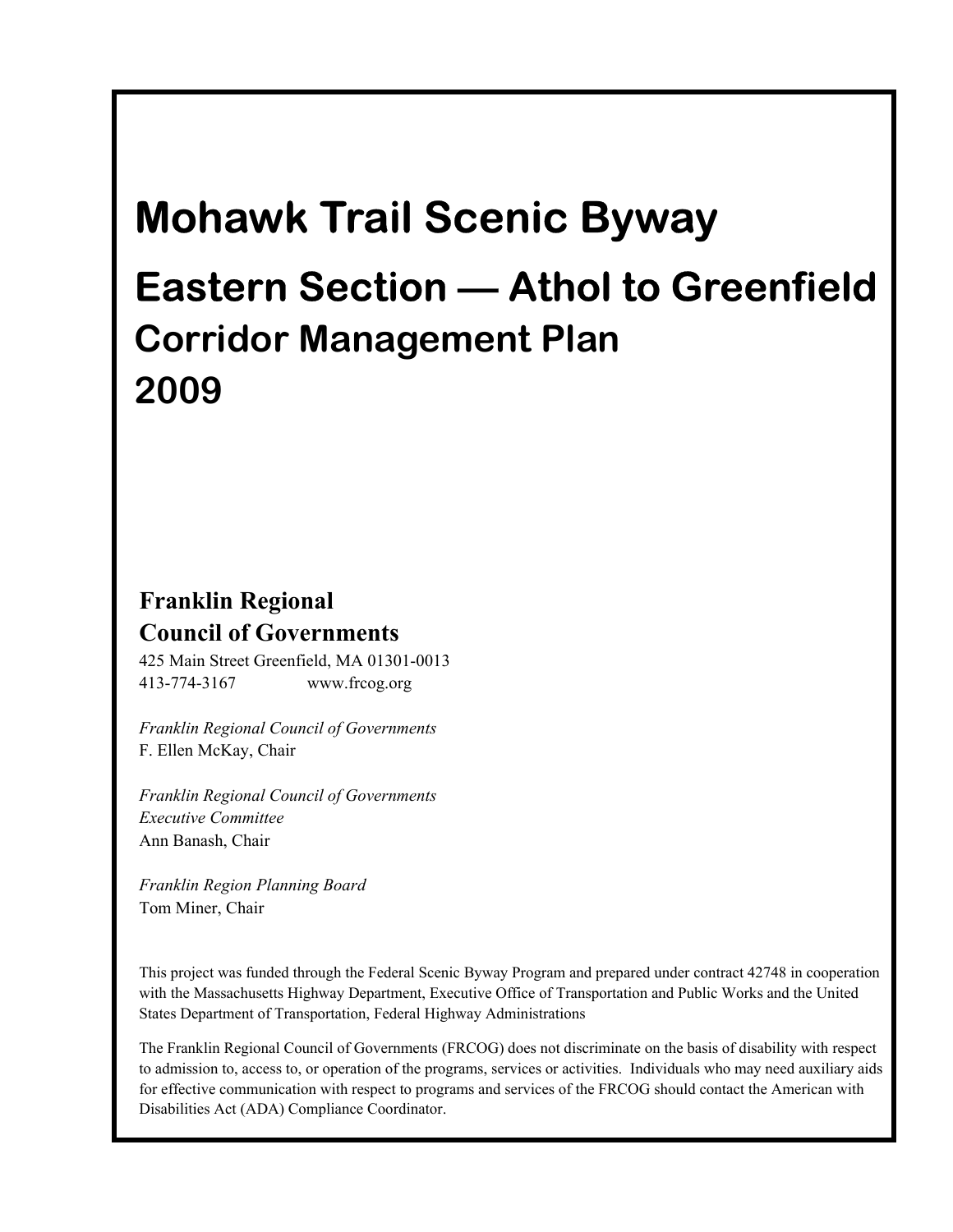#### **Mohawk Trail Scenic Byway Advisory Committee Members**

Richard Kwiatkowski, Chair (Orange), David Ames (Athol), William B. Allen (Greenfield), Bob Andrews (Orange), Pat Andrews (Orange), Brenda Bhatti (Mount Grace Land Trust), Jacquelyn Boyden (Erving), Guy Bresnahan (Executive Office of Transportation and Public Works), Brian Doherty (Montachusett Regional Planning Commission), Sheri Dufour (Montachusett Regional Planning Commission), Bill Gabriel (FirstLight Power), Lynda Hodsdon-Mayo (Gill), Jeff Hoynoski (MassHighway District 2 Office), Dan Laroche (Montague), Mason Phelps (Wendell), Frank Prondecki (Erving), Dennis Rindone (Erving), Tracy Rogers (Gill), Laurie Scarbrough (MassHighway District 2 Office), Tom Sharp (Erving), Richard Sheridan (Orange), Pat Smith (Orange), George Snow (Montachusett Regional Planning Commission), Marcia Starkey (Greenfield), James Stone (Erving), Trung Vo (MassHighway District 2 Office), Doug White (MassHighway District 2 Office), and Kristin Wood (Congressman John Olver's Office

### **Franklin Regional Council of Governments Contributing Staff**

Margaret Sloan, AICP, Director of Planning and Development Maureen Mullaney, Transportation and GIS Program Manager Elizabeth Giannini, AICP, Senior Transportation Planner Keith Wilson, Transportation Planning Engineer Kimberly MacPhee, Natural Resources Program Manager Ryan Clary, GIS Specialist Jessica Atwood, Economic Development Planner Tracy Zafian, AICP, Transportation and Land Use Planner Megan Rhodes, AICP, Transportation and Land Use Planner P. Whitcomb Sanford, Assistant Planner Gretchen Johnson, Planning Grant Administrator

REPORT DESIGNED BY FRCOG

Whitty Sanford, Design and Layout